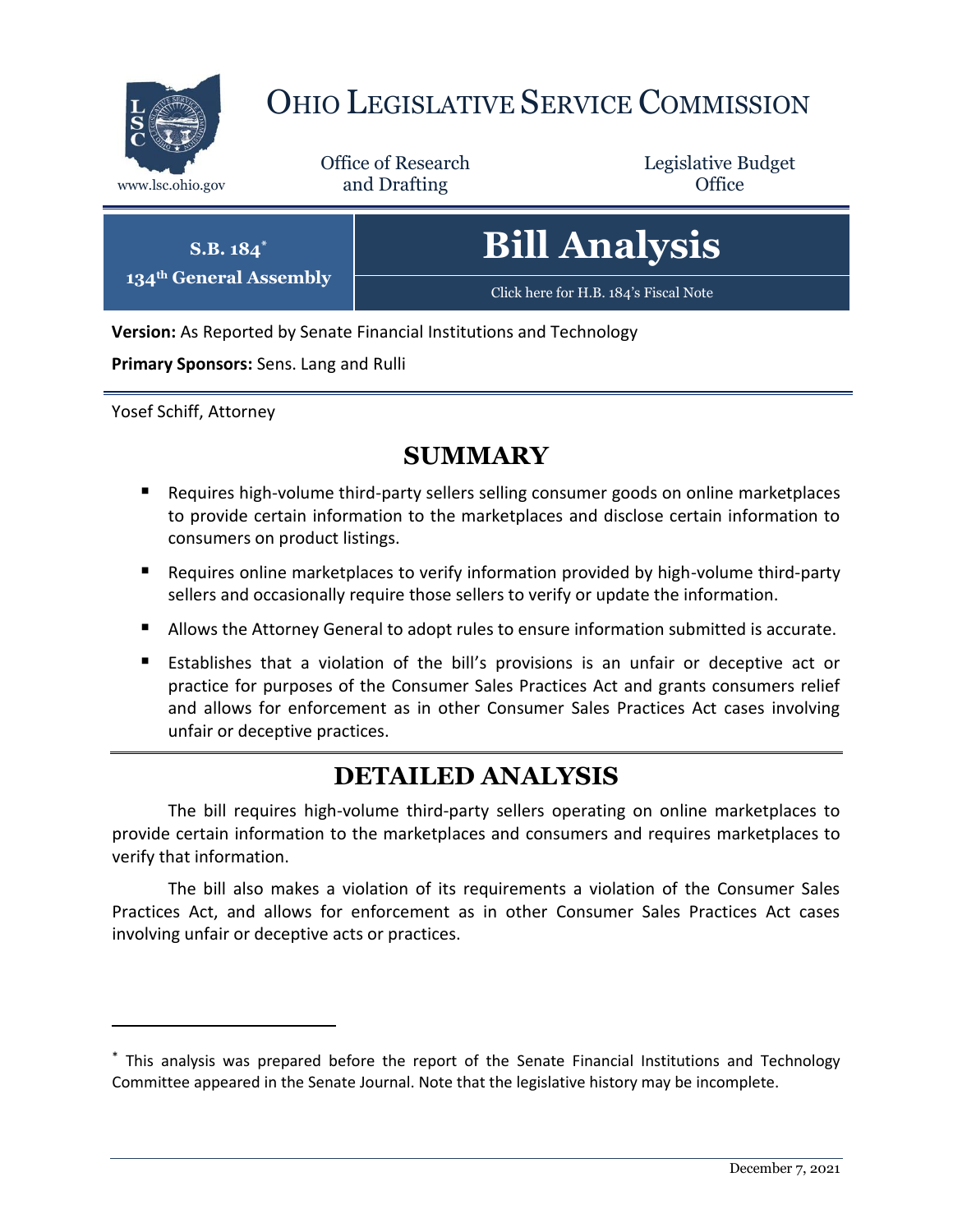## **Marketplaces and sellers affected**

The bill defines **"online marketplace"** as an internet-based or accessed platform that both:

- Allows for, facilitates, or enables third-party sellers to sell, purchase, store, ship, pay for, or deliver a consumer product in Ohio;
- Hosts a third-party seller.

**"Third-party sellers"** are defined as those who sell, offer to sell, or contract to sell consumer products through an online marketplace and who are independent of the operator, facilitator, or owner of that marketplace. "**Seller**" does not include a licensed new motor vehicle dealer. A **"high-volume third-party seller"** is a third-party seller that makes 200 or more discrete sales of or transactions for new or unused consumer products with consumers in Ohio within any 12-month period in the immediately preceding 24 months, provided that those sales or transactions result in an aggregate total of \$5,000 or more in gross revenue. Sellers that meet all of the following criteria are excluded from the definition:

- The seller is a business entity that has made its name, business address, and contact information available to the general public;
- **The seller has an ongoing contractual relationship with the online marketplace's owner** to provide for the manufacture, distribution, wholesaling, or fulfillment of shipments of consumer products;
- **The seller has provided the online marketplace with the identifying information that** high-volume third-party sellers are required to provide online marketplaces, and the online marketplace has verified that information (see "**Disclosures to, and verification by, online marketplaces**," below).<sup>1</sup>

## **Disclosures to, and verification by, online marketplaces**

### **Initial disclosure**

The bill mandates that online marketplaces require high-volume third-party sellers to provide certain information to the marketplace within 24 hours of becoming high-volume thirdparty sellers. The required information is:

- Bank account information or, if the seller lacks a bank account, the name of the payee for payments issued by the marketplace to the seller;
- Contact information that includes:
	- A working email address and telephone number.

 $1 R.C. 1349.65.$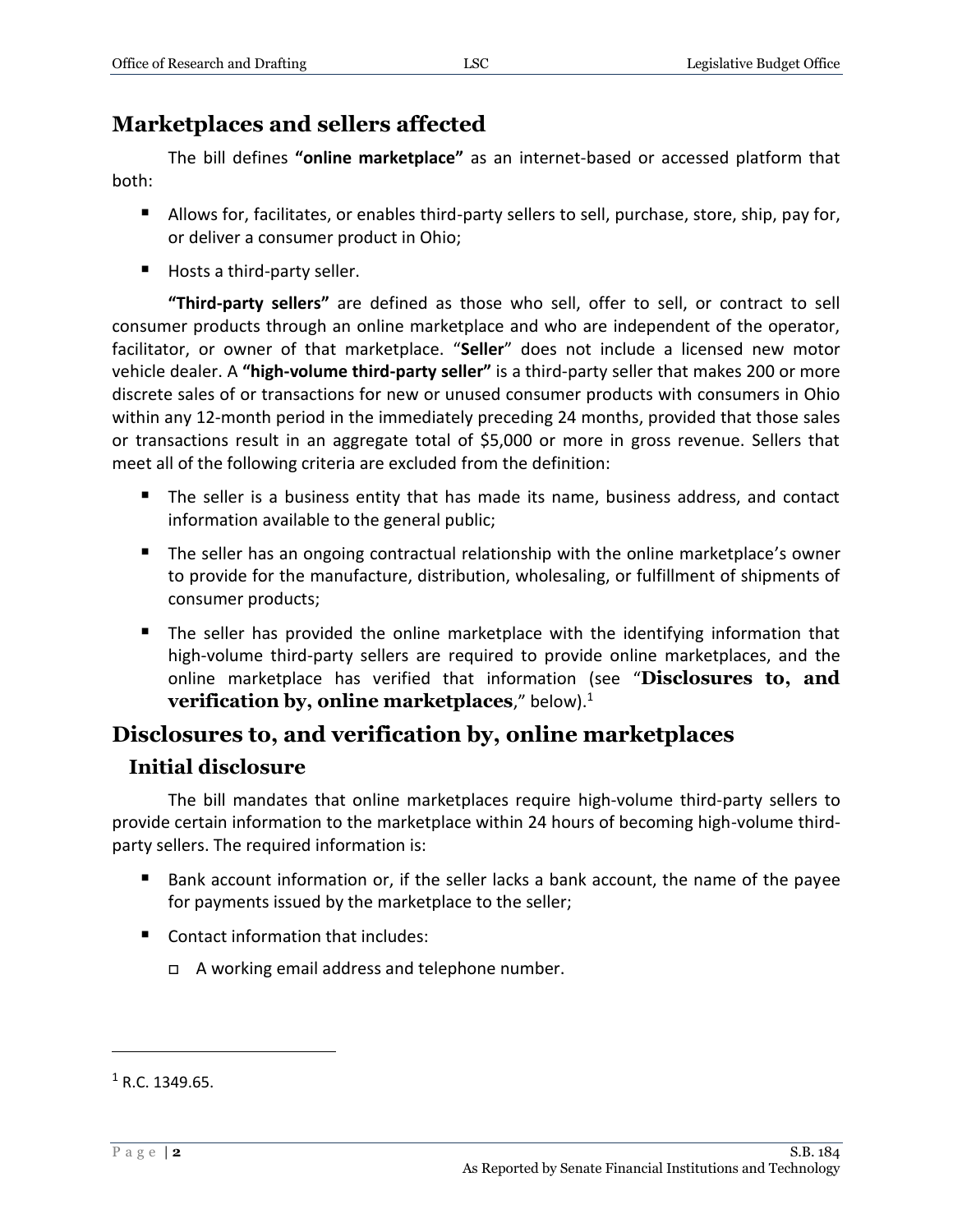- A copy of a government-issued photo I.D. showing name and physical address, if the seller is an individual;
- Either of the following, if the seller is not an individual:
	- $\Box$  A copy of a government-issued photo I.D. showing the name and physical address of an individual acting on the seller's behalf;
	- $\Box$  A copy of a government-issued record or tax document that includes the seller's business name and physical address.
- A business tax I.D. number, if the seller has one, or a taxpayer I.D. number.
- Whether the seller is exclusively advertising or offering the consumer product on the online marketplace, or if the seller advertises or offers the same consumer product on any other website.<sup>2</sup>

#### **Verification and updates**

Online marketplaces must verify the information provided by high-volume third-party sellers. Under the bill, **"verify"** means to confirm information through one of two means:

- A third-party or proprietary identity verification system with the capability to confirm a seller's name, email address, physical address, and phone number;
- A combination of two-factor authentication, public records search, and presentation of a government-issued I.D.

Submitted information must be verified within three calendar days of its submission. The online marketplace is required to verify most of the information itself, but payment information may be verified by a payment processor or other party that the marketplace has contracted with. If the marketplace contracts with a processor or other third party, the marketplace must be permitted to obtain the information on demand.

At least annually, online marketplaces must contact high-volume sellers and notify them to either update the submitted information or certify that it is unchanged. If an online marketplace becomes aware that a high-volume third-party seller has not certified or updated its information within three calendar days of the notice, the marketplace is required to suspend the seller's participation in the marketplace until the information is certified or updated.<sup>3</sup> (See **COMMENT**.)

## **Third-party seller disclosures on product listings**

Under the bill, online marketplaces must require high-volume third-party sellers to provide certain information to Ohio consumers through product listings. Specifically, product

 $2$  R.C. 1349.66(A).

 $3$  R.C. 1349.65(F) and 1349.66(B).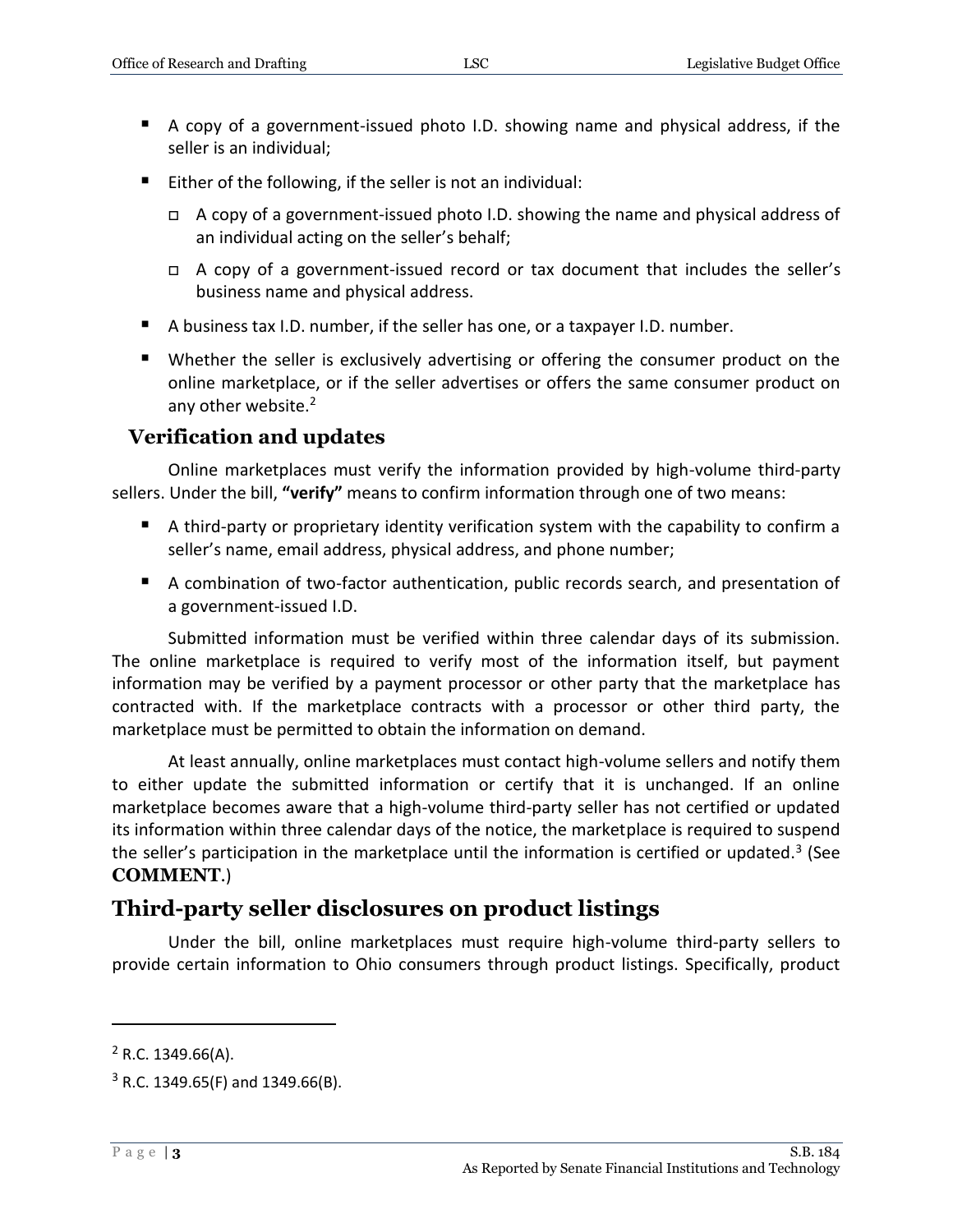listings must conspicuously display the high-volume third-party seller's name and the following information or a link to it:

- The seller's full physical address;
- Whether the seller also manufactures, imports, or resells consumer products;
- The seller's contact information, including a working phone number and email address;
- Any other information the Attorney General determines necessary to prevent circumvention or evasion of these disclosure requirements.<sup>4</sup> (See "**Attorney General rulemaking authority**," below.)

In three circumstances, and upon a high-volume third-party seller's request, the bill permits online marketplaces to allow partial disclosure of the information generally required with product listings. The first circumstance involves sellers who demonstrate they do not have a business address, only a residential street address. In those cases, the online marketplace may direct the seller to disclose the country and, if applicable, state of residence with the product listing. In that circumstance, the seller may also inform Ohio consumers, that it does not have a business address available and inquiries should be submitted by phone or email.

The second circumstance applies to high-volume third-party sellers that demonstrate to the online marketplace that they have a physical address for product returns. In those cases, the marketplace may direct the seller to disclose the physical address for product returns instead of the seller's full physical address.

The third circumstance applies to high-volume third-party sellers that demonstrate to an online marketplace that they do not have a separate business phone number, but only a personal phone number. The bill requires online marketplaces, in that circumstance, to inform Ohio consumers that there is no phone number available for the seller and that inquiries should be submitted to the seller by email.<sup>5</sup>

Provision for limited disclosure may be revoked under the bill. If an online marketplace that has allowed partial disclosure becomes aware that the seller made a false representation to justify the partial disclosure or has not provided responsive answers to consumer inquiries in a reasonable timeframe, the marketplace must withdraw the approval for partial disclosure and require full disclosure upon three business days' notice to the seller.<sup>6</sup> (See **COMMENT**.)

If a high-volume third party seller is a participant in the Safe at Home Program (a program that protects the personal information of survivors of domestic abuse, rape, and related crimes) or is a designated public service worker such as a first responder, the bill

 $4$  R.C. 1349.67(A).

 $5$  R.C. 1349.67(B); R.C. 111.41 and 149.43, not in the bill.

 $6$  R.C. 1349.67(B)(2).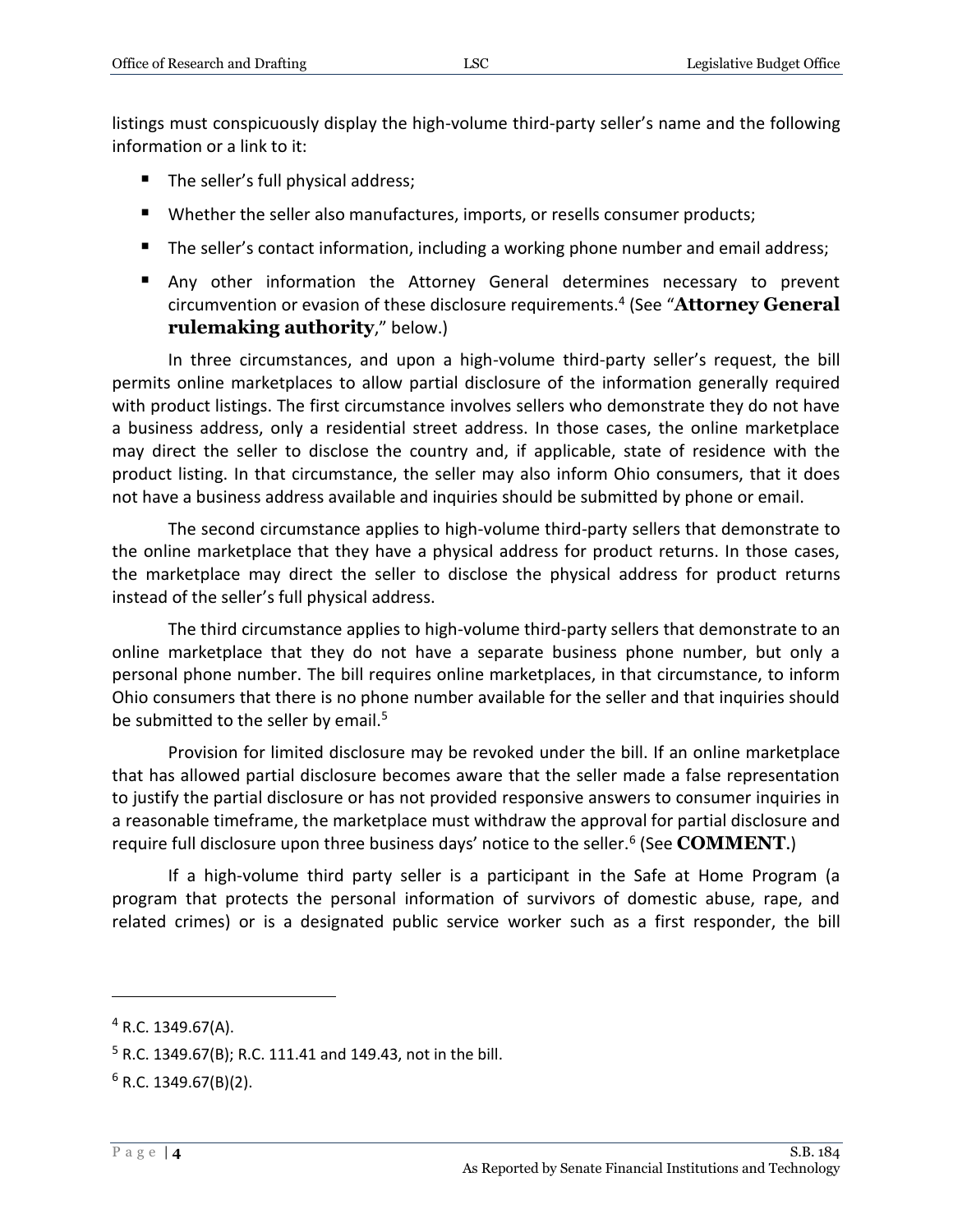prohibits an online marketplace from requiring the seller to disclose the seller's physical business or residential address, although the seller is permitted to do so if the seller wants.<sup>7</sup>

## **Online marketplace disclosure and reporting mechanisms**

In addition to requiring high-volume third-party sellers to disclose certain information on their online marketplace product listings, the bill requires online marketplaces that fulfill orders for high-volume third-party sellers to disclose the seller's identity. Specifically, if the online marketplace warehouses, distributes, or otherwise fulfills a consumer product order for a consumer in Ohio, and the product is supplied by a high-volume third-party seller other than the seller listed on the product page, the online marketplace must identify the high-volume third-party seller supplying the product.

Online marketplaces must also provide a reporting mechanism for Ohio consumers on each high-volume third-party seller product listing. The reporting mechanism must allow Ohio consumers to report suspicious seller activity by phone and electronic means. The mechanism, and a message encouraging Ohio consumers to report suspicious seller activity, must be conspicuously displayed on high-volume third-party seller product listings.<sup>8</sup>

#### **Attorney General rulemaking authority**

The bill grants the Attorney General the authority to adopt rules necessary to collect and verify information under the provisions described above.<sup>9</sup>

#### **Consumer Sales Practices Act violations**

A violation of the bill's requirements is considered an unfair or deceptive act or practice in violation of Ohio's existing Consumer Sales Practices Act. A person who is injured by such a violation has a cause of action, and is entitled to the same relief, as consumers are under the Consumer Sales Practices Act. Additionally, the Attorney General has the same powers and remedies available to enforce the bill's provision as are available to the Attorney General under the Consumer Sales Practices Act.<sup>10</sup>

### **Statement of intent and prohibition on local regulation**

The bill states that the General Assembly's intent in enacting it is to establish a statewide, comprehensive enactment that applies to all parts of the state, operates uniformly throughout the state, and sets forth police regulations. The bill also prohibits political local governments from establishing, mandating, or otherwise requiring online marketplaces or

 $7$  R.C. 1349.67(B)(3).

 $8$  R.C. 1349.67(C) and (D).

 $9$  R.C. 1349.68(B).

 $10$  R.C. 1349.68(A).